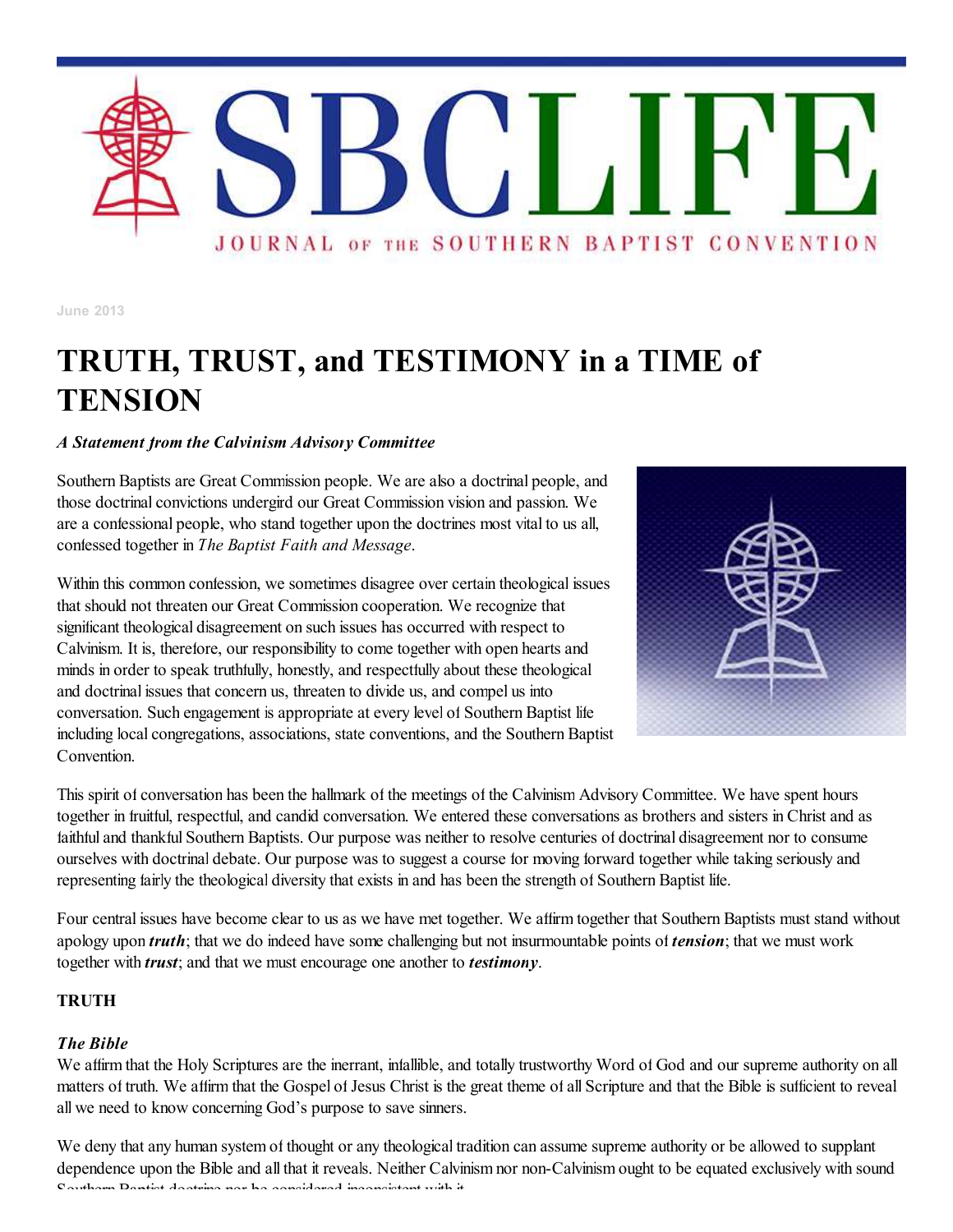Southern Baptist doctrine nor be considered inconsistent with it.

## *The Lostness of Humanity*

We affirm that all have sinned and fall short of the glory of God and that the universal condition of humanity is lostness, as every single human being, Jesus alone excepted, is a sinner whose only hope of salvation is the Gospel of Jesus Christ.

We deny that any human being is without need of salvation through faith in Jesus Christ, and we deny any teaching that minimizes the truth about sin and the need of all persons to repent and believe in the Lord Jesus Christ.

## *The Power of the Gospel*

We affirm that our Lord is mighty to save and that He saves to the uttermost. We affirm the power of the Gospel to redeem every single human being through the death, burial, and resurrection of Jesus Christ, whom the Father has now declared to be both Lord and Christ, the Savior of the world.

We deny that the Gospel is without power to save anyone who repents and believes in Jesus Christ. We also deny that the Gospel as revealed in Scripture lacks anything needful for our salvation.

## *<i>The O*<sub>j</sub> *ter of the Gospel*

We affirm that the Gospel is to be made known freely to all in the good faith offer that if anyone confesses that Jesus Christ is Lord and believes in his heart that God has raised Christ from the dead, he will be saved.

We deny that the Gospel lacks any power to save anyone who believes in Christ and receives Him as Savior and Lord. Anyone who understands the Gospel through the power of the Holy Spirit may, in prayer and petition, trust Christ through repentance and faith, and we should plead with allsinners to do so.

## *The Exclusivity of the Gospel*

We affirm that salvation is found in the name of Christ and in no other name. We affirm that Jesus Christ is the Way, the Truth, and the Life and that no one can come to the Father but by Him. We affirm the exclusivity of the Gospel of Christ as the only message of salvation.

We deny that salvation can come to any sinner by any other gospel, any other system of faith and practice, or by any name other than Jesus Christ.

#### *The Atonement of Jesus Christ*

We affirm that the death of Jesus Christ on the cross was both penal and substitutionary and that the atonement He accomplished was sufficient for the sins of the entire world.

We deny that there is anything lacking in the atonement of Christ to provide for the salvation of anyone.

## *The Reality of Heaven and Hell*

We affirm that all who come to Christ by faith will be with Him forever in heaven, which He has prepared for the saints. We affirm that all who reject Christ and do not come to Him by faith willspend eternity in hell, a place of eternal punishment.

We deny that there is any opportunity for salvation after the point of death, when all humanity will face the judgment of God.

#### *The Necessity of Conversion*

We affirm that salvation involves the conversion of the sinner, whereby the sinner consciously clings to Christ by faith, repents of sin, believes the promises of the Gospel, and publicly professes faith in Christ. We affirm the necessity of conversion and the truth that conversion involves the will of the believer as well as the will of God.

We deny that salvation comes to anyone who has not experienced conversion. We also deny that salvation comes to any sinner who does not will to believe and receive Christ.

## *The Great Commission*

We affirm the church's duty to obey Christ by preaching the Gospel to all the nations and by making disciples who obey all that Christ has commanded. We affirm every believer's responsibility to tell anyone and everyone about Jesus and the responsibility of every congregation to be a sending, going, and giving assembly of believers.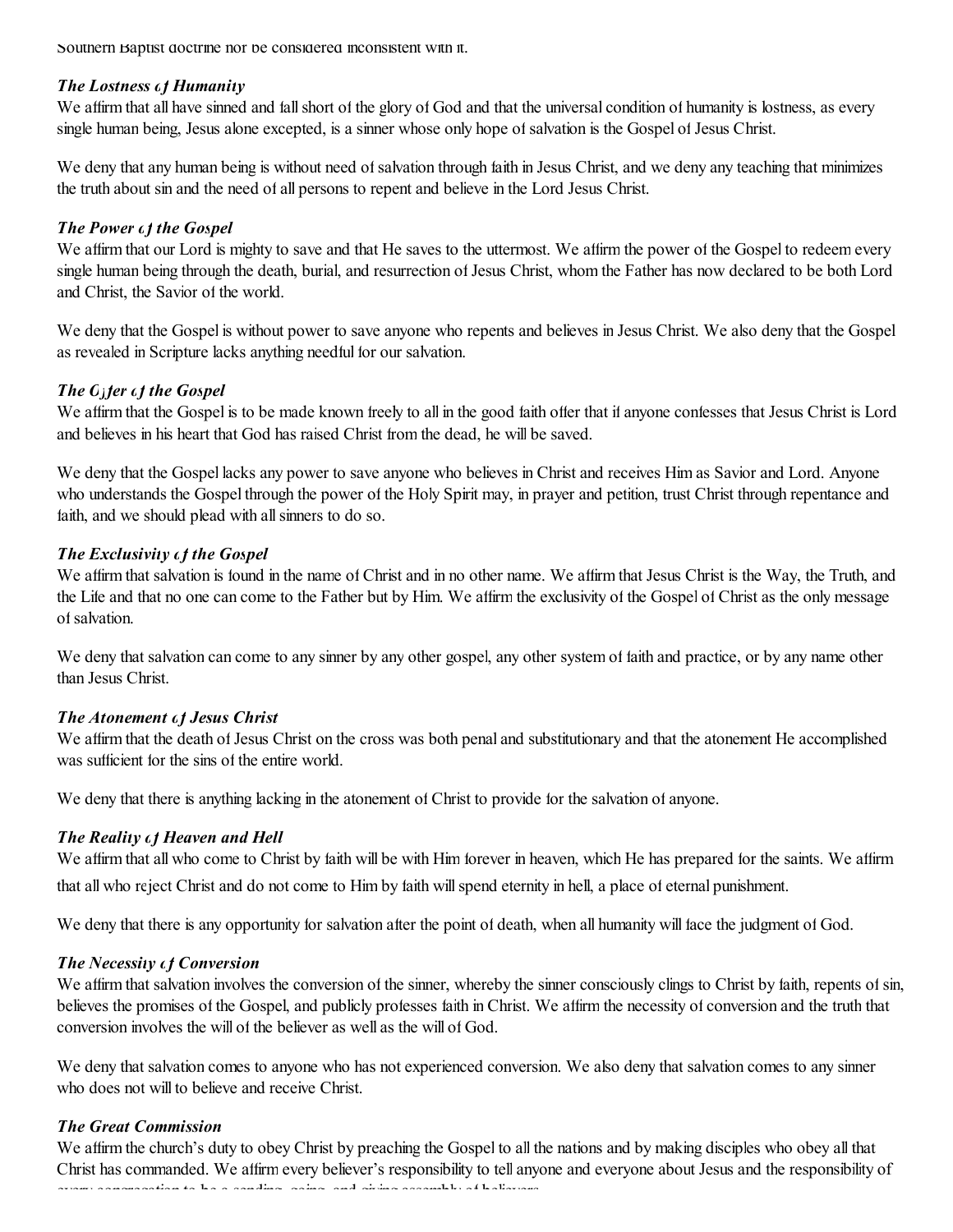every congregation to be a sending, going, and giving assembly of believers.

We deny that missions and evangelism can be neglected without denying the power of the Gospel; that any church can be faithful without a missionary urgency; and that any believer can be obedient without telling others about Jesus. We deny that evangelism can exist apart from the call to make disciples. Every sinner should be implored to trust Christ by calling on Him through repentance and faith, and every convert should be discipled toward maturity, commitment to the church, and passion for the lost.

#### **TENSIONS**

Although we are committed to these central truths, we recognize that within them there are tensions:

- God desires for all to come to repentance, yet not all do.
- Humans are ruined by the Fall, yet required to respond in faith.
- God is sovereign in salvation, yet individuals are still held responsible for their reception or rejection of the Gospel.
- Southern Baptist identity has often been connected to Calvinism, yet has often significantly modified it.

These are just a few of the dynamics at work in Southern Baptist faith and practice. While these tensions can be a source of frustration, especially when we are uncharitable toward those with whom we disagree, they have also been a great benefit to us, reminding us that God's ways are higher than ours, that no systematic construct can ever contain the fullness of Scriptural truth, that it is we and not the Bible who are subject to error, that we should approach the Word with both fidelity to the past and readiness for further reformation, and that it is better to live in the tensions of unanswered questions than to ignore or adjust some part of the whole counsel of God.

With a full recognition of the limitless wisdom of God's Word and the limited wisdom of ourselves, we urge Southern Baptists to grant one another liberty in those areas within *The Baptist Faith and Message* where differences in interpretation cause us to disagree. For instance,

- We agree that God loves everyone and desires to save everyone, but we differ as to why only some are ultimately saved.
- While we all heartily affirm the article on election in *The Baptist Faith and Message* (Article V), we differ as to whether the response of faith plays a role in one's election.
- We agree that the penal and substitutionary death of Christ was sufficient for the sins of the entire world, but we differ as to whether Jesus actually substituted for the sins of all people or only the elect.
- We agree that the Gospel should be proclaimed to everyone, but we differ as to whether or how every hearer will be enabled to respond.
- We agree that everyone has inherited Adam's hopelessly fallen sin nature, but we differ as to whether we also inherit his guilt.
- We agree that men and women are sinners, but we differ about the effects of sin on the mind and the will.
- We recognize the differences among us between those who believe that sin nullifies freedom to respond to the Gospel and those who believe that freedom to respond to the Gospel is marred but not nullified.
- We agree that God is absolutely sovereign in initiating salvation, uniting the believer to Himself, and preserving the believer to the end, but we differ as to how God expresses His sovereignty with respect to human freedom.
- We agree that the Holy Spirit working through the Gospel enables sinners to be saved, but we differ as to whether this grace is resistible or irresistible.
- We agree on the necessity of regeneration that results in God-ordained, Christ-centered, Spirit-empowered obedience from the heart, but differ as to whether faith precedes regeneration or regeneration precedes faith.
- We agree that most Southern Baptists believe that those who die before they are capable of moral action go to heaven through the grace of God and the atonement of Christ, even as they differ as to why this is so.

These differences should spur us to search the Scriptures more dutifully, to engage in lively interaction for mutual sharpening and collective Gospel effectiveness, and to give thanks that what we hold in common far surpasses that on which we disagree. But these particular differences do not constitute a sufficient basis for division and must not be allowed to hamper the truly crucial cooperative effort of taking the Gospel to a waiting world. Southern Baptists who stand on either side of these issues should celebrate the freedom to hold their views with passion while granting others the freedom to do the same.

#### **TRUST**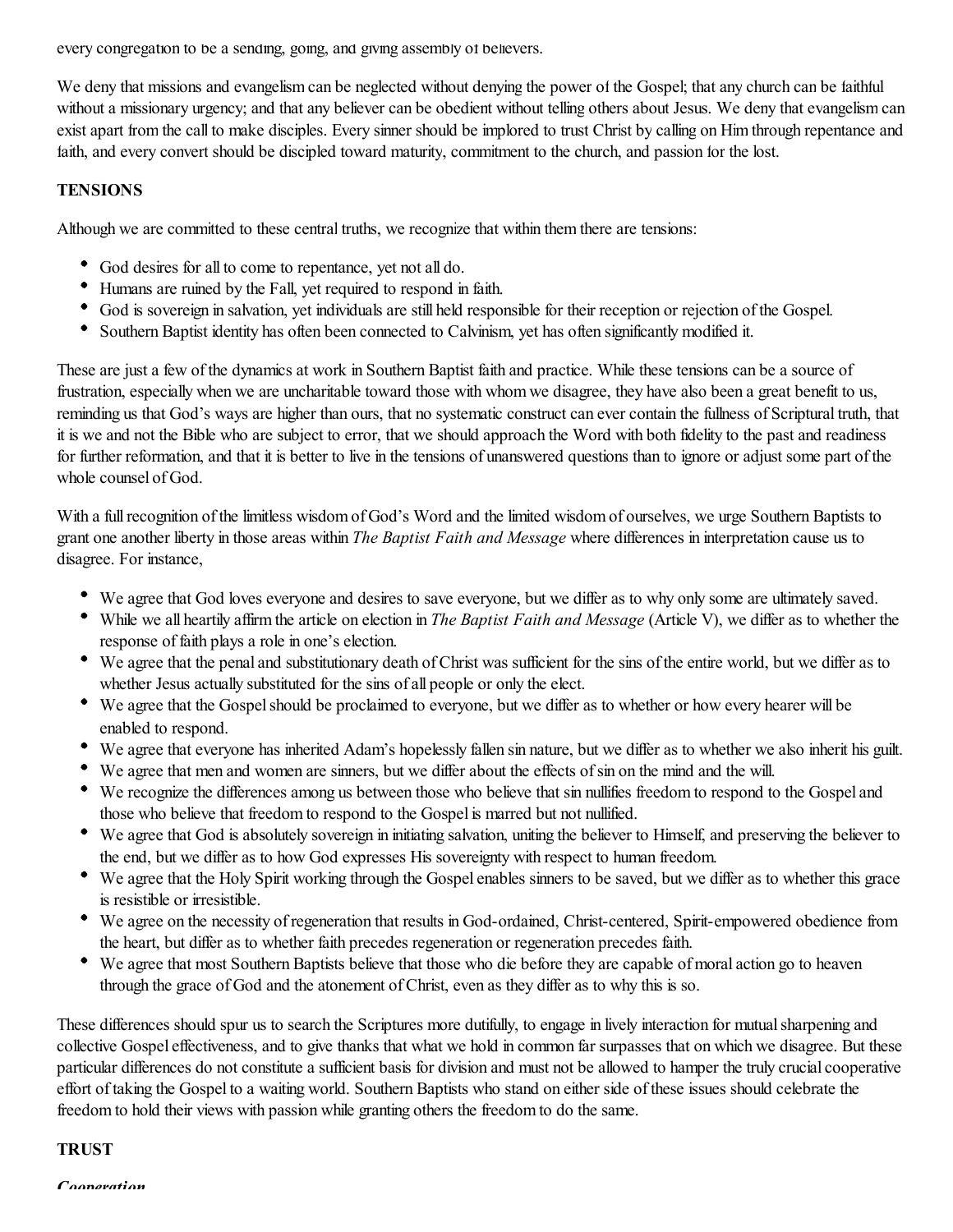#### *Cooperation*

We affirm that Southern Baptists stand together in a commitment to cooperate in Great Commission ministries. We affirm that, from the very beginning of our denominational life, Calvinists and nonCalvinists have cooperated together. We affirm that these differences should not threaten our eager cooperation in Great Commission ministries.

We deny that the issues now discussed among us should in any way undermine or hamper our work together if we grant one another liberty and extend to one another charity in these differences. Neither those insisting that Calvinism should dominate Southern Baptist identity nor those who call for its elimination should set the course for our life together.

#### *Confession*

We affirm that *The Baptist Faith and Message*, as adopted by the Southern Baptist Convention in 2000, stands as a sufficient and truthfulstatement of those doctrines most certainly held among us. We affirm that this confession of faith is to serve as the doctrinal basis for our cooperation in Great Commission ministry.

We deny that any human statement stands above Holy Scripture as our authority. We also deny that *The Baptist Faith and Message* is insufficient as the doctrinal basis for our cooperation. Other Baptist Confessions are not to be lenses through which *The Baptist Faith and Message* is to be read. *The Baptist Faith and Message* alone is our expression of common belief.

## *Friendship*

We affirm the responsibility of every Southern Baptist to be a friend to all Southern Baptists, so long as we all stand within *The Baptist Faith and Message*. We affirm that Southern Baptists must avoid the development of a party spirit amongst us, with friendships and trust extended only to those who are in agreement with us.

We deny that issues related to Calvinism or non-Calvinism should alienate or estrange Southern Baptists from each other. Instead, we will extend to one another the mutual respect befitting the bonds of fellowship that hold us together.

#### *Conversation*

We affirm the responsibility of all Southern Baptists to guard our conversation so that we do not speak untruthfully, irresponsibly, harshly, or unkindly to or about any other Southern Baptist. This negativity is especially prevalent in the use of social media, and we encourage the exercise of much greater care in that context.

We deny that our cooperation can be long sustained if our conversation becomes untruthful, uncharitable, or irresponsible.

## **TESTIMONY**

We affirm the responsibility and privilege of every Southern Baptist to advocate his or her doctrinal convictions. We affirm that theology should be honored and privileged in our conversations and cooperation. We also affirm that theological and doctrinal debate can be a sign of great health within a denomination that is devoted to truth and is characterized by trust.

We deny that the main purpose of the Southern Baptist Convention is theological debate. We further deny that theological discussion can be healthy if our primary aim is to win an argument, to triumph in a debate, or to draw every denominational meeting into a conversation over conflicted issues. Of more significance to our life together than any allegiance to Calvinism or non-Calvinism should be our shared identity as Southern Baptists.

Most importantly, we affirm together that our testimony to the world must be the message of the Gospel of Jesus Christ—and that Southern Baptists must stand together in the testimony that, while we were yet sinners, Christ died for us. We stand together to declare that salvation comes to all who call upon the name of the Lord, and that God's desire is for the salvation of sinners and the reaching of the nations.

## **MOVING FORWARD**

Where do we go from here? We must celebrate the unity we share together in our common Great Commission purpose, while acknowledging and celebrating variety among us. We must clarify the parameters of our cooperation where necessary but stand together without dispute.

We should be thankful that these are the issues Southern Baptists are now discussing, even as liberal denominations are debating the full abdication of biblical morality and allowing the denial of central doctrines. We are, seen in this light, blessed by the discussions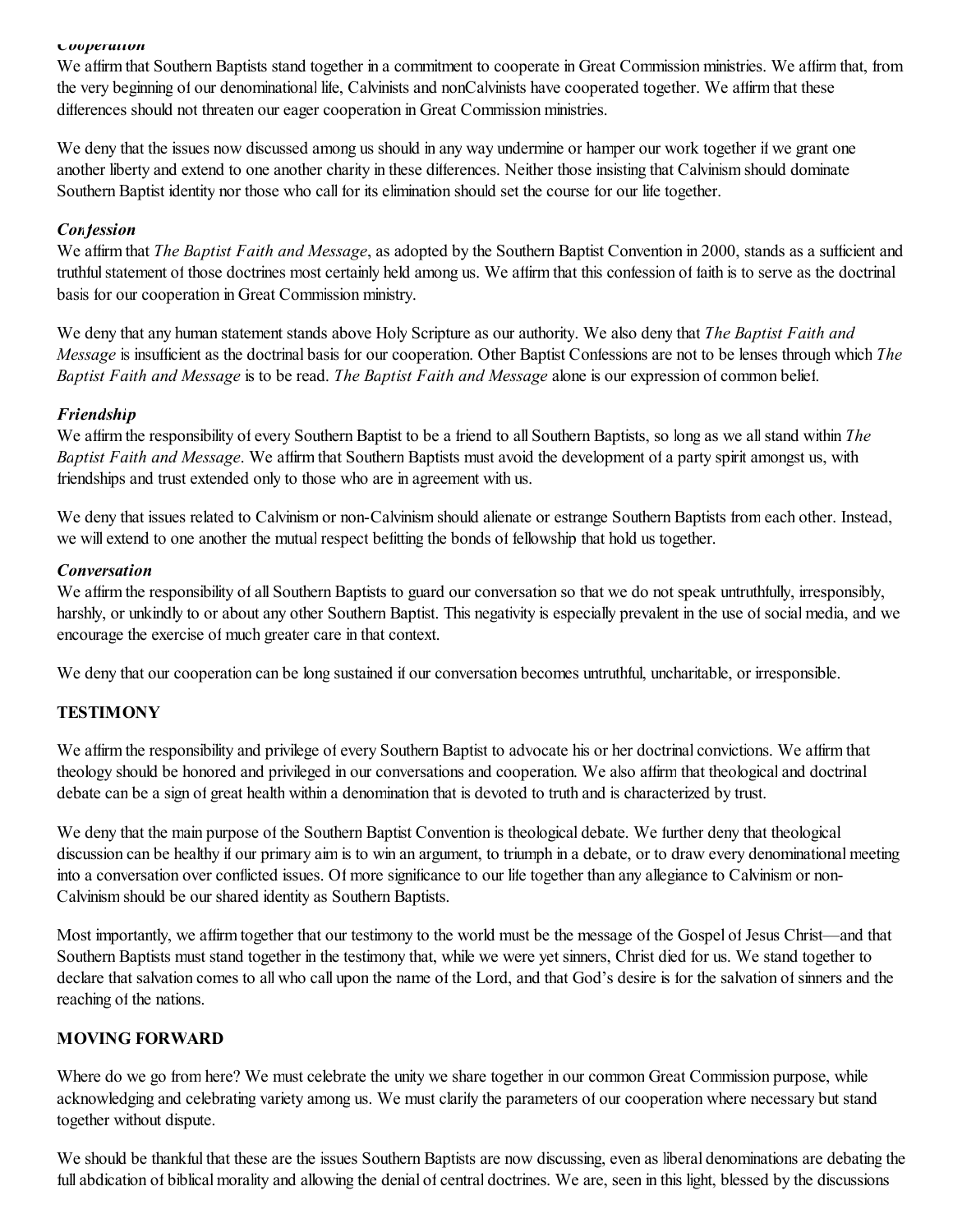that come to Southern Baptists who want to affirm the fullness of the faith, not its reduction.

We should call upon all Southern Baptists to promote the unity we share within *The Baptist Faith and Message* and, while recognizing that most Southern Baptists will believe and teach more than what that confession contains, we must never believe or teach less.

We should expect all leaders in the Southern Baptist Convention and all entities serving our denomination to affirm, to respect, and to represent all Southern Baptists of good faith and to serve the great unity of our Convention. No entity should be promoting Calvinism or non-Calvinism to the exclusion of the other. Our entities should be places where any Southern Baptist who stands within the boundaries of *The Baptist Faith and Message* should be welcomed and affirmed as they have opportunities to benefit from, participate in, and provide leadership for those entities.

In order to prevent the rising incidence of theological conflict in the churches, we should expect all candidates for ministry positions in the local church to be fully candid and forthcoming about all matters of faith and doctrine, even as we call upon pulpit and staff search committees to be fully candid and forthcoming about their congregation and its expectations.

We must do all within our power to avoid the development of partisan divisions among Southern Baptists.

We must not only acknowledge but celebrate the distinctive contributions made by the multiple streams of our Southern Baptist heritage. These streams include both Charleston and Sandy Creek, the Reformers and many of the advocates of the Radical Reformation, confessional evangelicalism and passionate revivalism. These streams and their tributaries nourish us still.

We must also remember that labels, though often necessary, are often misleading and unfair. They must be used with care and assigned with charity. The use of the words "Calvinist" and "Calvinism" can be both revealing and misleading, since individuals may hold to any number of variants on doctrinal points. Similarly non-Calvinists, who may resist even that designation, will cover an even larger landscape of positions. Labels like these often fail us.

We must stand together in rejecting any form of hyper-Calvinism that denies the mandate to present the offer of the Gospel to all sinners or that denies the necessity of a human response to the Gospel that involves the human will. Similarly, we must reject any form of Arminianism that elevates the human will above the divine will or that denies that those who come to faith in Christ are kept by the power of God. How do we know that these positions are to be excluded from our midst? Each includes beliefs that directly deny what *The Baptist Faith and Message* expressly affirms.

We must remember that the diversity we celebrate is already honored in the names we revere—theological statesmen such as James P. Boyce and B. H. Carroll, E. Y. Mullins and W. T. Conner; missionary heroes and martyrs such as Lottie Moon and Bill Wallace; scholars such as A. T. Robertson and Robert Baker, educators such as Lee Scarborough and John Sampey; evangelists and preachers like George W. Truett and W. A. Criswell, R. G. Lee and Adrian Rogers; and pastor-theologians like Herschel Hobbs. Where would we be today if we attempted to divide these heroes and heroines of the faith by the issue of Calvinism? We would cut ourselves off from our own heritage.

We must also remember that a rising young generation of Southern Baptists is watching and listening, looking to see if this denomination is going to be a bold movement of churches on mission or merely a debating society.

Beyond them stands a world desperately in need of the Gospel. Will we distract ourselves in an unnecessary debate while the world is perishing in need of the Gospel?

If we stand together in truth, we can trust one another in truth, even as we experience tension. We can talk like brothers and sisters in Christ, and we can work urgently and eagerly together.

We have learned that we can have just this kind of conversation together, and we invite all Southern Baptists to join together in this worthy spirit of conversation. But let us not neglect the task we are assigned. The world desperately needs to hear the promise of the Gospel.

Respectfully submitted, The Calvinism Advisory Committee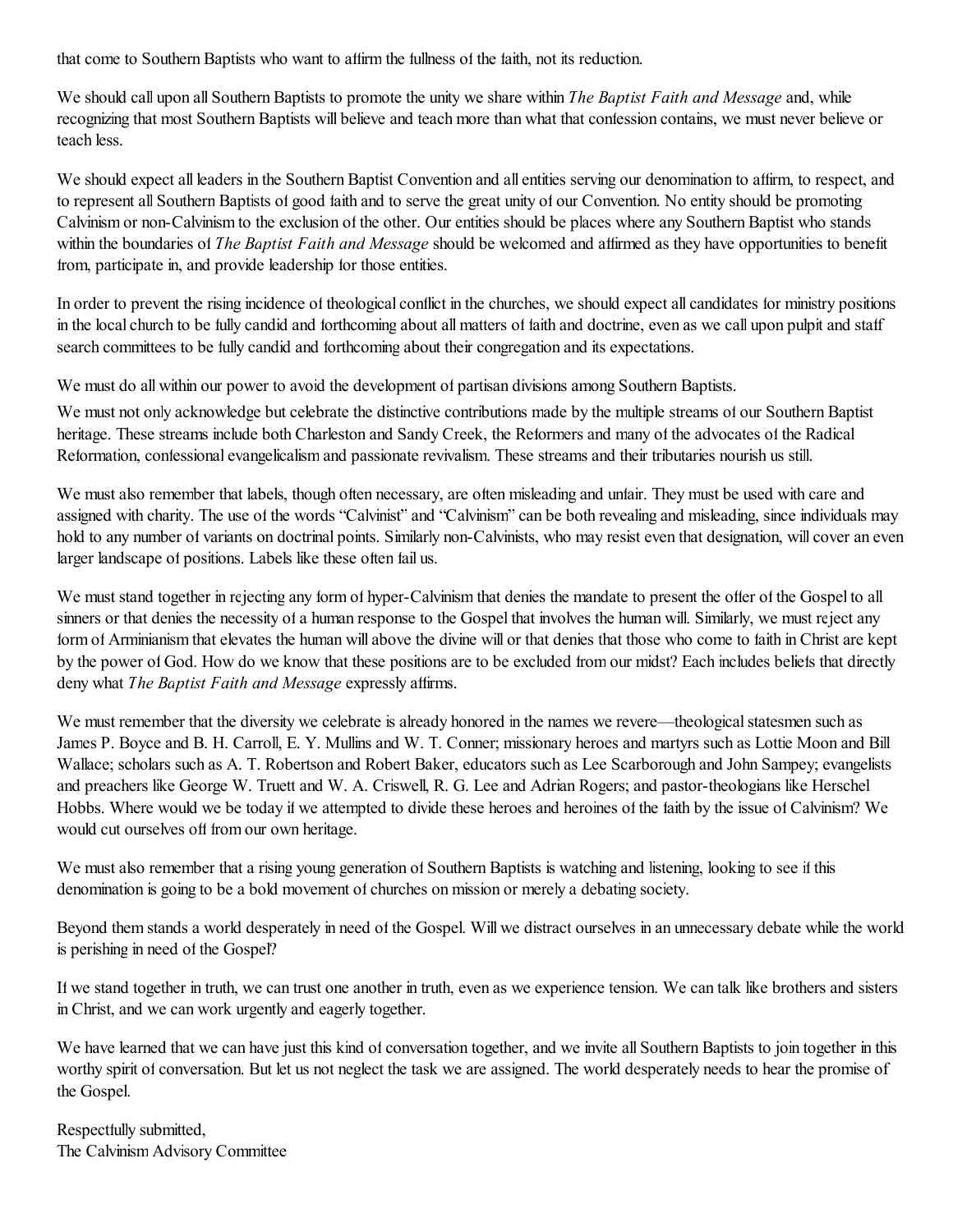## *Calvinism Advisory Group Unanimously Affirms its EC Advisory Report*

For several years, Southern Baptists have been asking important questions about our identity and our future. At times we have struggled with trying to grasp the breadth of our doctrinal and historical differences, particularly related to matters such as Calvinism. What has been needed is a new consensus that will help point us toward a new sense of cooperation and renewal for the sake of the Gospel. It is our hope that *Truth, Trust, and Testimony in a Time of Tension*, while not a perfect statement, will, nevertheless, provide a significant and positive step in that direction. The statement reflects the efforts of many diverse voices who have attempted to speak as one with a sense of convictional civility and Spirit-enabled charity toward and with one another. We pray that these efforts will enable us to serve collaboratively and work faithfully, while offering a joyful and Gospel-focused witness to a lost and needy world.

*David S. Dockery, chairman; president, Union University, Jackson, Tennessee*

*Truth, Trust, and Testimony* provides a unified witness across the spectrum of Southern Baptist life that we hold much in common concerning what we believe and how we should live. We do have differences that are significant but they are not so great as to keep us from working side by side and hand in hand to fulfill the Great Commission and reach the nations with the Gospel of Jesus Christ. I believe this statement provides a way forward. It is time to unite behind King Jesus and take up the sword of an inerrant Bible and engage our real enemies of Satan, sin, death, and hell.

*Danny Akin, president, Southeastern Baptist Theological Seminary, Wake Forest, North Carolina*

I affirm the Calvinism Advisory Committee Statement for four reasons: 1) it strikes a good balance as a consensus statement; 2) it stakes out the ground where we can stand together on the issues; 3) it stipulates some of our key theological differences without being polemical; and 4) it steers a good course for continued future discussion. *David Allen, dean, School of Theology, Southwestern Baptist Theological Seminary, Fort Worth, Texas*

Southern Baptists are a doctrinally diverse group who, by God's grace, agree on the essentials of the faith. As this consensus document affirms, we can no longer afford to allow our doctrinal differences to obscure our substantive and vital areas of agreement. It is my prayer that as we move forward we will do so joyfully acknowledging our unity in Christ and humbly engaging areas of doctrinal disagreements while focusing our energies and passion on spreading the glorious Gospel of our crucified and risen Lord to a lost and dying world.

*Tom Ascol, pastor, Grace Baptist Church, Cape Coral, Florida*

I am happy to support Christians laboring together for the Gospel. I've appreciated the leadership that Frank Page, David Dockery, Eric Hankins, Al Mohler, and others have given on encouraging cooperation for the Gospel in our discussions. *Mark Dever, senior pastor, Capitol Hill Baptist Church, Washington, DC*

I affirm this statement, the conversation, and the men and women who participated in this process. May The Lord guide Southern Baptists to pursue biblical truth and the oneness that Jesus prayed for *so the world may know* Him (John 17:23). *Leo Endel, executive director, Minnesota-Wisconsin Baptist Convention, Rochester, Minnesota*

It is an honor to be a member of the Calvinism Advisory Committee and I stand ready and willing to work for the advancement of the Gospel-centered principles outlined in our statement. I fully affirm every aspect of *Truth, Trust, and Testimony in a Time of Tension*. The statement reflects the kind of biblically informed wisdom needed for such a time as this. May our Lord Jesus Christ be pleased and glorified above all.

*Ken Fentress, senior pastor, Montrose Baptist Church, Rockville, Maryland*

I am pleased to endorse *Truth, Trust, and Testimony in a Time of Tension*. It is a very good effort and I trust will contribute to a way forward that honors Jesus Christ. This document is a model of charitable truth-telling among convictional Baptists over issues that have long roiled Bible-believing Christians. May God use this document to move us closer to Christ and closer to one another —to the end that God will be glorified in ever-increasing measure.

*Timothy George, dean, Beeson Divinity School of Samford University, Birmingham, Alabama*

I am excited and honored to present Southern Baptists with a consensus statement driven by the things we hold so dear: the Word, the Spirit, mission, cooperation, and freedom. I believe it effectively articulates and models the way forward, taking seriously both our theological unity and diversity as a truly positive component of our "one sacred effort."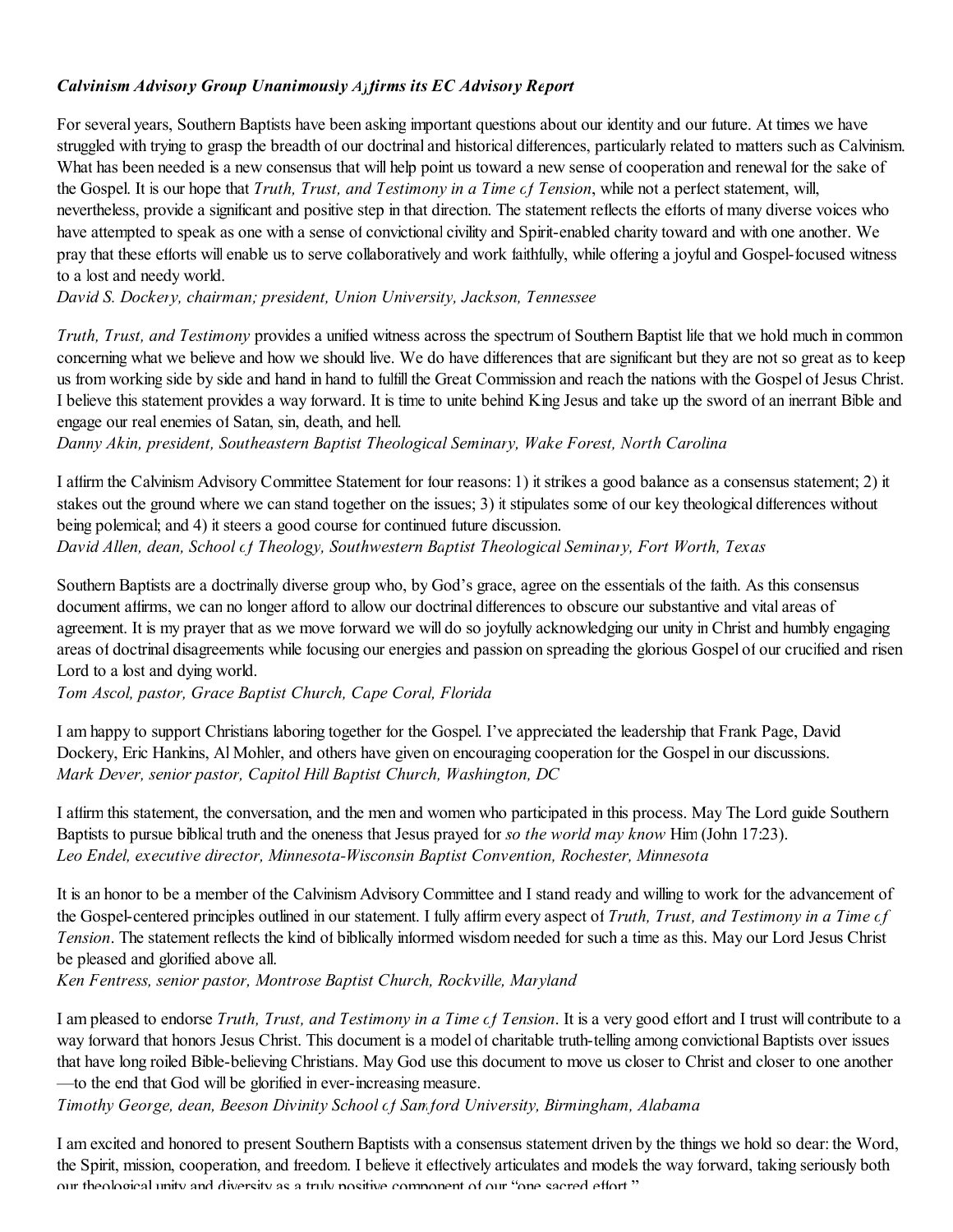our theological unity and diversity as a truly positive component of our "one sacred chort." *Eric Hankins, senior pastor, First Baptist Church, Oxford, Mississippi*

I am totally satisfied with the fairness of this document, which does a magnificent job of articulating our shared belief. I wholeheartedly add my full support to this document. I am grateful to each person that has worked so hard to help us speak with Christ-honoring clarity.

*Johnny Hunt, pastor, First Baptist Church, Woodstock, Georgia*

I am totally supportive of the statement. I believe history teaches us there is room for various shades of thought on this topic. I'm praying we will joyfully coexist and the Gospel will go forth in greater power because of our unity! *David Landrith, senior pastor, Long Hollow Baptist Church, Hendersonville, Tennessee*

Prior to our first meeting, I sought input from a variety of lay people as to what they felt our focus should be on an obviously hot topic. Top on the list was an appeal for civility—pleading that we simply learn how to engage the issue of Calvinism respectfully and stop the name calling and rude behavior. I was thrilled that so much of our discussion addressed this problem and bore fruit as our respect grew for one another. Secondly, our appeal for honesty regarding doctrinal convictions on the part of candidates interviewing with churches is, in my mind, the key to solving deep divisions that have arisen in churches that feel betrayed. Churches and ministerial candidates must show integrity in the search process as to who they are and what they believe. I pray Southern Baptists will do three things: stop talking so much about that which they have overheard but not personally studied or verified; actually read our report before judging it; and show up in Houston to witness during Crossover block parties where we demonstrate what we claim to be our priority of pleading with sinners to believe in Christ, confessing to others that "our Lord is mighty to save and that He saves to the uttermost."

*Tammi Ledbetter, homemaker and journalist; member Inglewood Baptist Church, Grand Prairie, Texas*

For Christians to work together cooperatively requires broad doctrinal agreement, although not agreement in every point of detail. This statement underlines the broad areas of doctrine upon which the overwhelming majority of us as Southern Baptists agree. It outlines the basis on which we can continue working together cooperatively and constructively for the cause of Christ. Steve Lemke, provost and director cf the Baptist Center for Theology and Ministry, New Orleans Baptist Theological *Seminary, New Orleans, Louisiana*

As SBC President I want to thank our chief encouraging officer Dr. Frank Page for his efforts in calling together and meeting with the Calvinism Advisory Group. This group had the difficult task of dealing with a subject that many Southern Baptists have very strong opinions about. My personal prayer is that this report will be an example of how believers can come together to impact the Kingdom of God and not personal agendas.

Fred Luter, president cf the Southern Baptist Convention; senior pastor, Franklin Avenue Baptist Church, New Orleans, *Louisiana*

There is little that I will sign in the way of corporate statements. My love for the unity in essentials among Southern Baptists for the purpose of getting the Gospel to every human on earth has wrung my signature on this document from my heart. The most important aspect to me is the provision for honesty and integrity for all. God grant that it be so.

*Paige Patterson, president, Southwestern Baptist Theological Seminary, Fort Worth, Texas*

This statement speaks volumes about the ability of all Southern Baptists of good faith and good will to work together eagerly and enthusiastically. As the statement affirms, these tensions have been present within the Southern Baptist Convention from the very beginning of our life and work together. We are people who take theology seriously. But we are also people who take seriously our joy and privilege in working together in service to the Great Commission. We also made a bold statement of support for and agreement in *The Baptist Faith and Message*. We are a confessional people, gladly affirming together the faith once for all delivered to the saints. I am thankful for every member of this task force and for the privilege of working together in this process and on this historic and timely statement.

*R. Albert Mohler Jr., president, Southern Baptist Theological Seminary, Louisville, Kentucky*

I enthusiastically affirm the statement of our committee. While it candidly acknowledges differences Southern Baptists have, it's a powerful reminder that we stand together on essential doctrines such as the inerrancy of Scripture, the free offer of salvation through Jesus Christ alone, and the universal sufficiency of Christ's work on the cross. I'm thankful that the statement encourages all Southern Baptists—wherever we may stand with respect to Calvinism—to be gracious and constructive as we serve the Lord together.